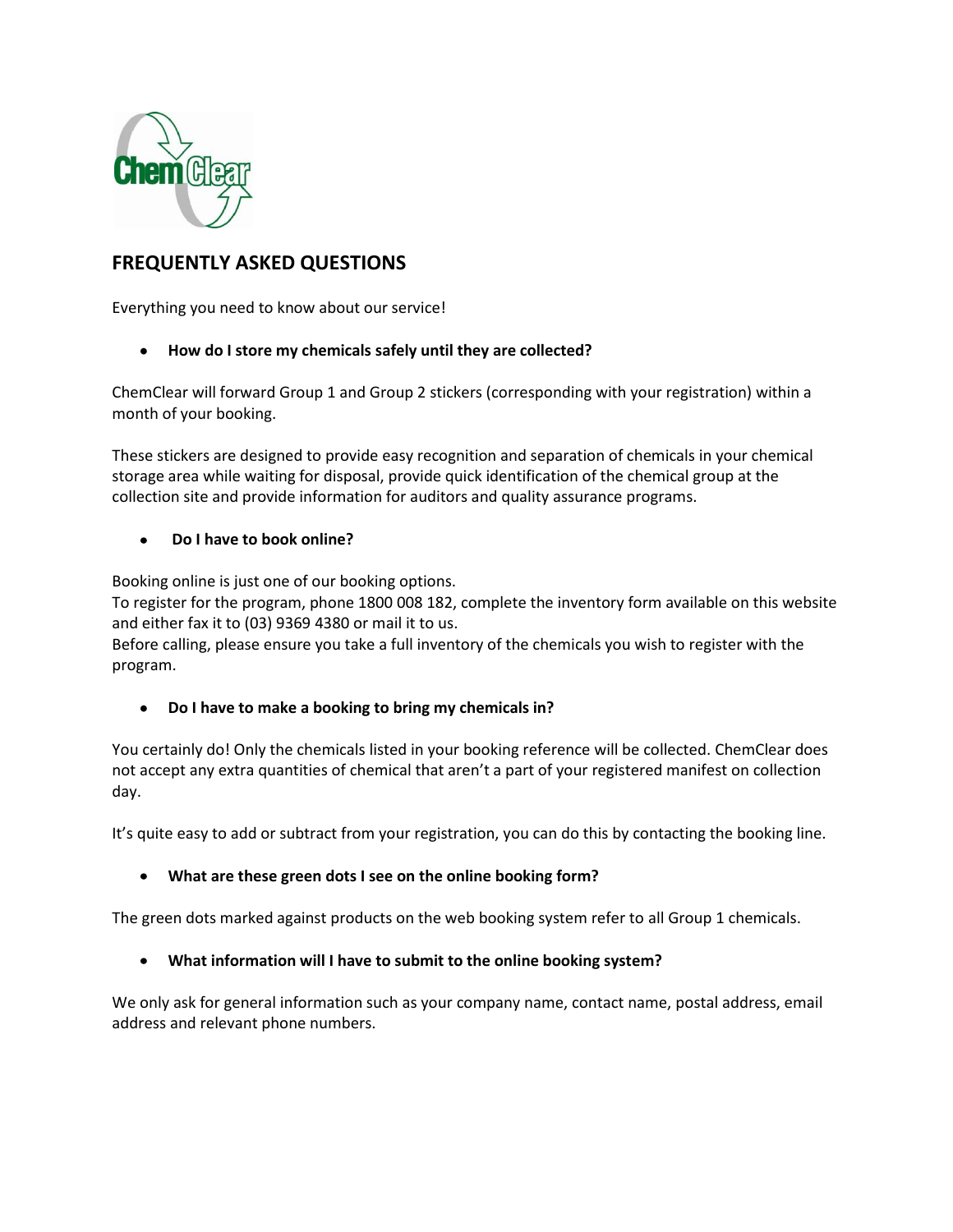### **How do ChemClear and** *drumMUSTER* **differ?**

Any unwanted Group 1 classified chemical (200mls and above) remaining in its original container is eligible for collection under the program for disposal.

Any unwanted Group 1 chemical with less than 200ml remaining in the container must be rinsed free of residue before it is eligible for return under the *drumMUSTER* container recycling program. Any volume of Group 2 chemical is eligible under the program for collection and disposal.

### **Is ChemClear a free service for primary producers?**

In some states ChemClear may have subsidy assistance from the state government in place for primary producers.

Ask our booking line representative for details of any subsidy available in your state when registering your products.

#### **I have some old drums in my shed, but I'm not sure if they are strong enough to be transported; they might fall apart if I try to lift them! What do I do?**

It's important to make sure that the integrity of the containers is sound.

The container should be able to be transported safely to the collection point. If you are concerned about the integrity, as a minimum precaution you should place the suspect container into a secure oversized drum or hazmat container (please do not decant the chemical).

Please also ensure you are wearing appropriate protective equipment when handling chemicals.

You may need to arrange for specialist assistance and you can do this by contacting 1800 008 182.

### **I've got stuff in containers that aren't labelled and I don't know what's in them - will you take them?**

These chemicals will classify as a Group 2 and attract a fee per litre/kilogram for disposal. Please contact us for further assistance and registration.

#### **Does ChemClear accept unrinsed, empty chemical containers?**  $\bullet$

Clean, empty containers are accepted by the *drumMUSTER* program. We encourage you to visit www.drummuster.com.au to search for a collection site in your local area.

**Can I combine the contents of several small containers into one large container?**

We're afraid not! You should never mix the chemical contents of different containers, please register them separately for collection and disposal in their existing containers.